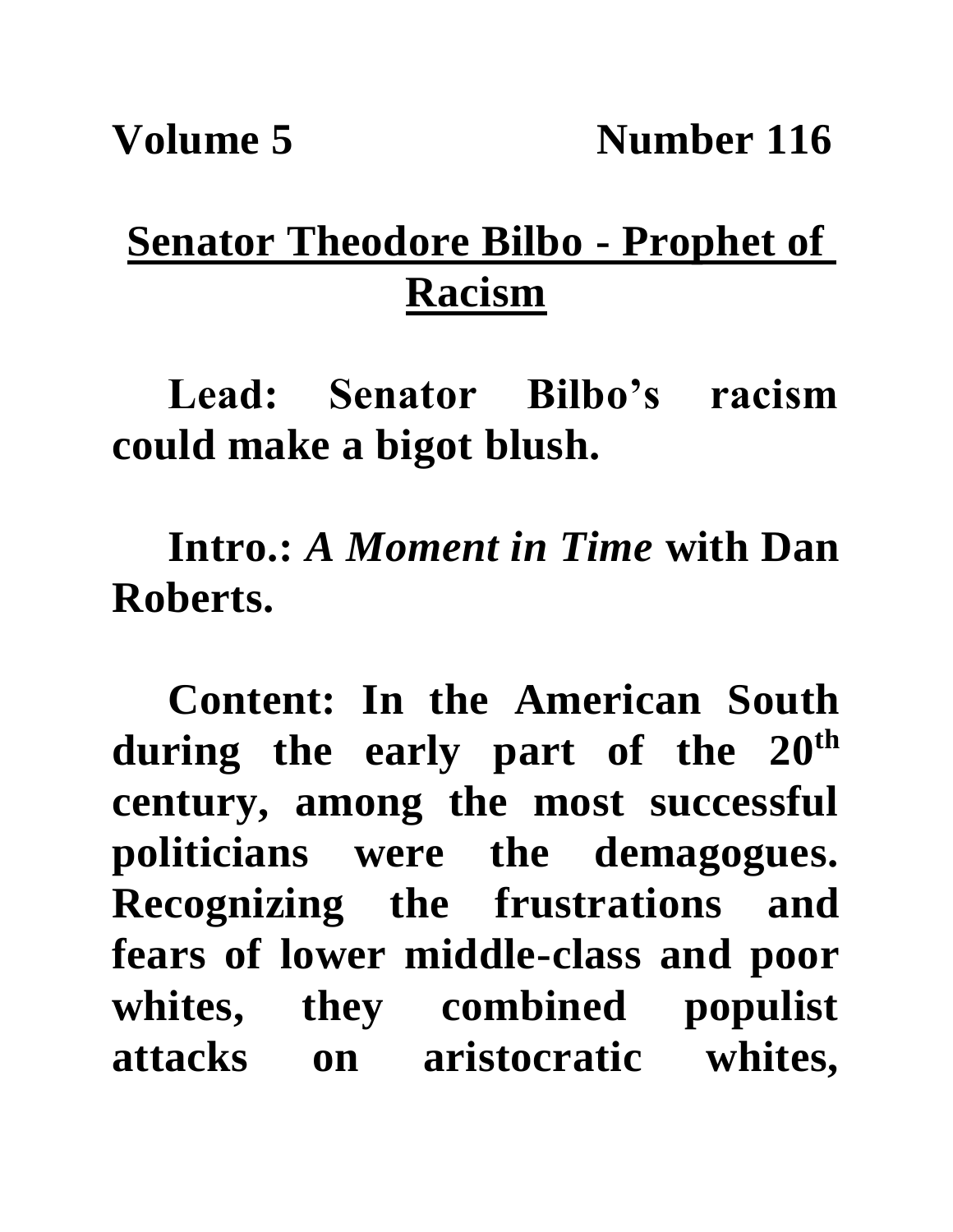**railroads and entrenched business interests with overt appeals to racism. Pitchfork Ben Tillman, Cotton Ed Smith, George Wallace, and in his early campaigns, Strom Thurmond, all supported comparatively progressive policies while in office, but secured election by playing the race card. They defended white supremacy with a stridency that overwhelmed their more moderate opponents.**

**Perhaps the most extreme example of demagogue, a man who was an embarrassment even to many of his racist allies was Theodore Gilmore Bilbo, Democratic Senator from Mississippi from 1935 to 1947.**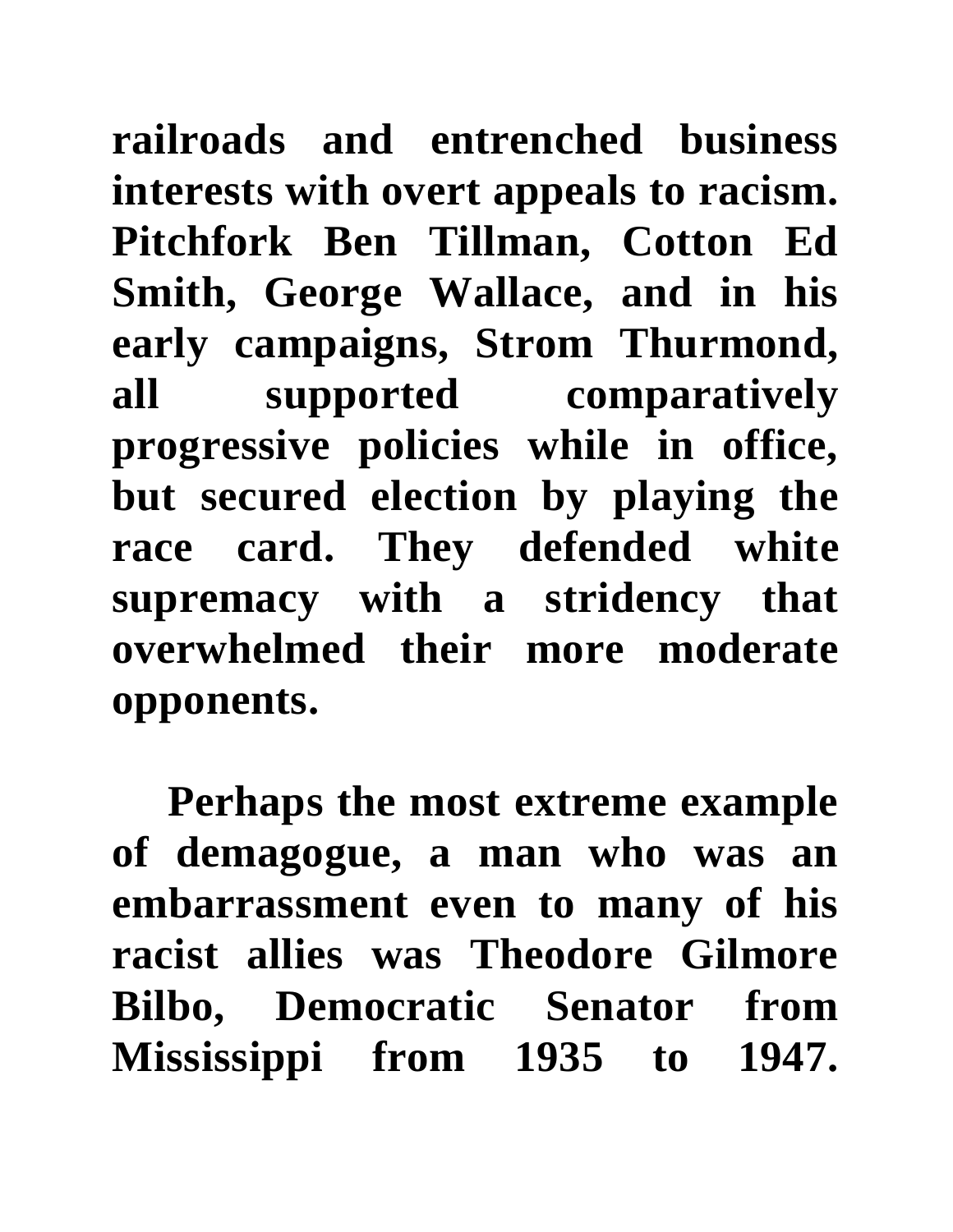**Despite poverty he attended Peabody and the University of Nashville and law school at Vanderbilt. Bilbo returned home and entered politics winning a seat in the Mississippi Senate running as an anti-railroad populist and supporter of white superiority. He was Governor by 1917, but then his political career hit a rough patch and he lost two elections in the early 1920s.** 

**Bilbo was back in the Governor's mansion in 1928 and won a hardfought U.S. Senate seat in 1934, but did so by ratcheting up the racial rhetoric. He advocated in the deportation of blacks to Africa, he called Congresswoman Claire Booth**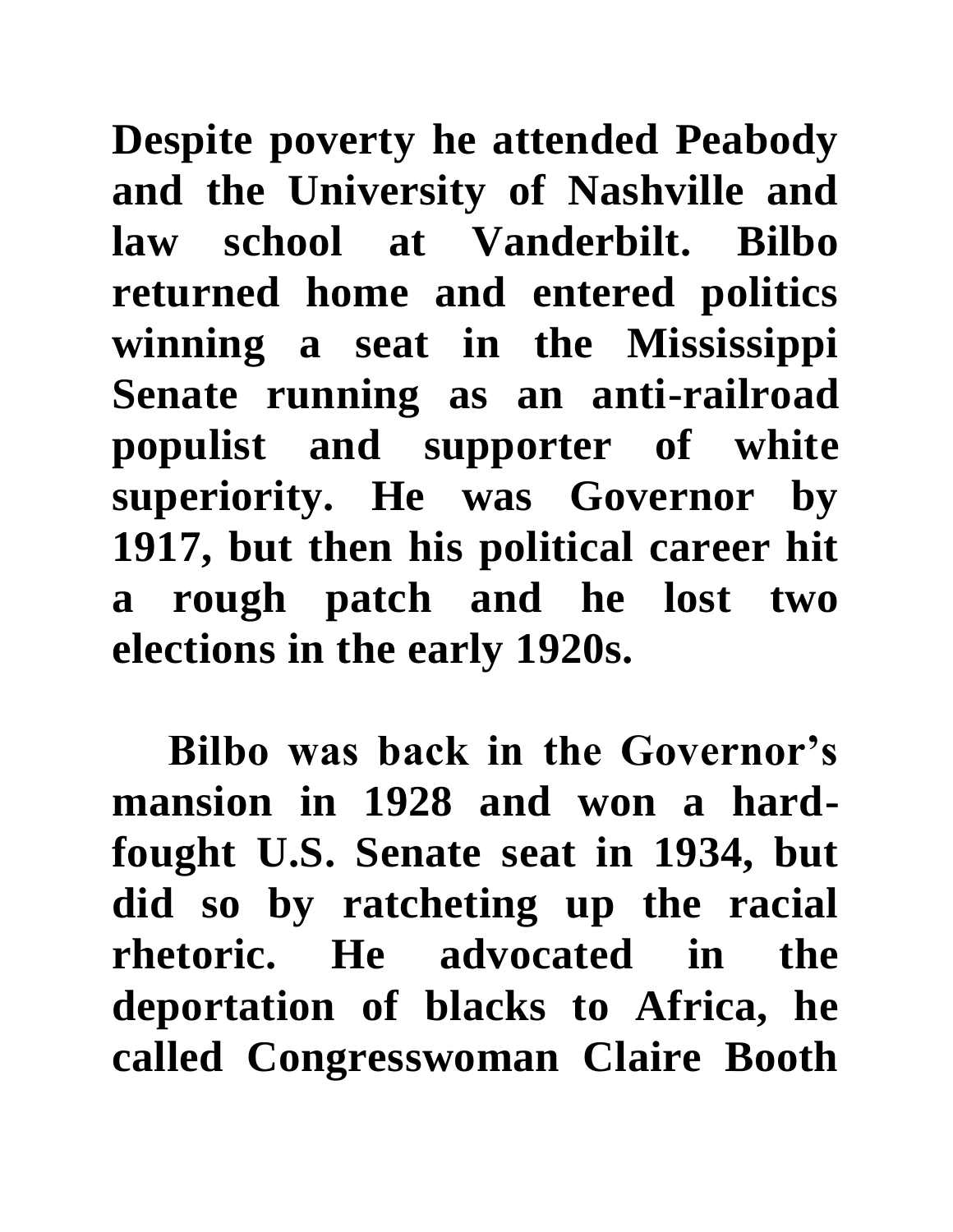**Luce a nigger lover and in 1938 praised Adolf Hitler on the floor of the Senate. As time passed it got worse. He once attacked miscegenation, the intermarriage between races, "one drop of Negro blood placed in the veins of the purest Caucasian destroys the inventive genius of his mind and strikes palsied his creative faculty."** 

**He just too much even for his relatively tolerant Southern allies who controlled Congress during much of the century, but his fall came less from racism than corruption. A Senate committee found him guilty of accepting bribes from military**